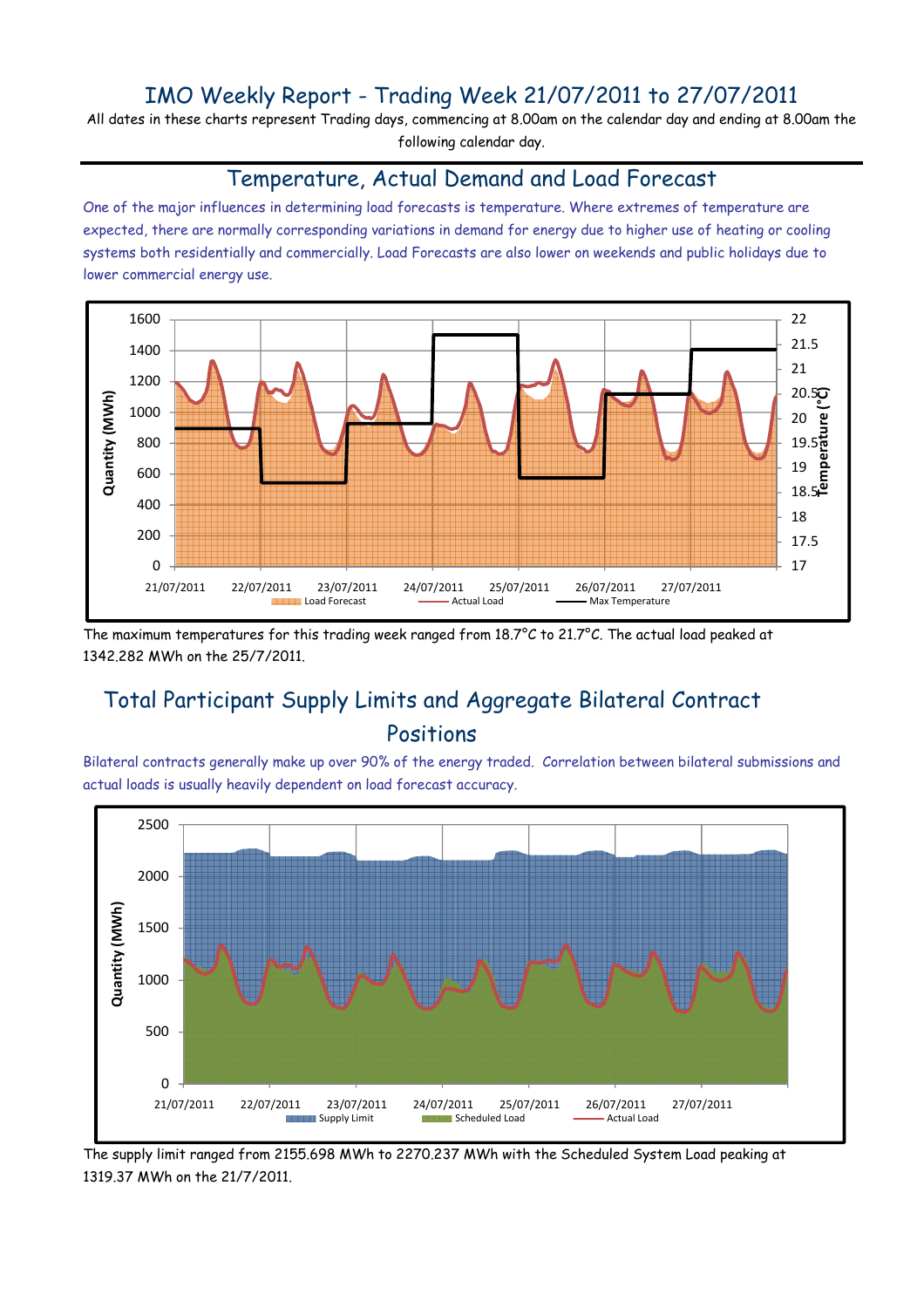### Net Balancing Market Trades

Bilateral contracts and STEM trading are generally based on the forecast energy requirements of Participants. When the forecast requirements are higher or lower than the actual requirements for a day, this Market energy must be bought and sold in the balancing mechanism. This graph shows the estimated net balancing trades.



The majority of the balancing activity this week occurred within Balancing Supply. The maximum balancing demand for the week reached 115.267 MWh on the 22/7/2011. The maximum balancing supply for the week reached -196.119 MWh on the 24/7/2011.

# Total Traded Energy

This chart represents a comparison between the total net energy that is traded in Bilateral Contracts, the STEM and the balancing mechanism. Balancing Supply represents cases in which the total contract position is greater than the demand and customers must supply energy back to balancing. Balancing Demand represents cases in which the total contract position is less than the demand and customers must purchase energy from balancing.



Total balancing supply equalled -17554.28 MWh whereas total balancing demand equalled 1586.03 MWh. The Total STEM Traded quantity was 22127.206 MWh, with the STEM Clearing Quantity ranging between 0.607 MWh and 224.831 MWh.